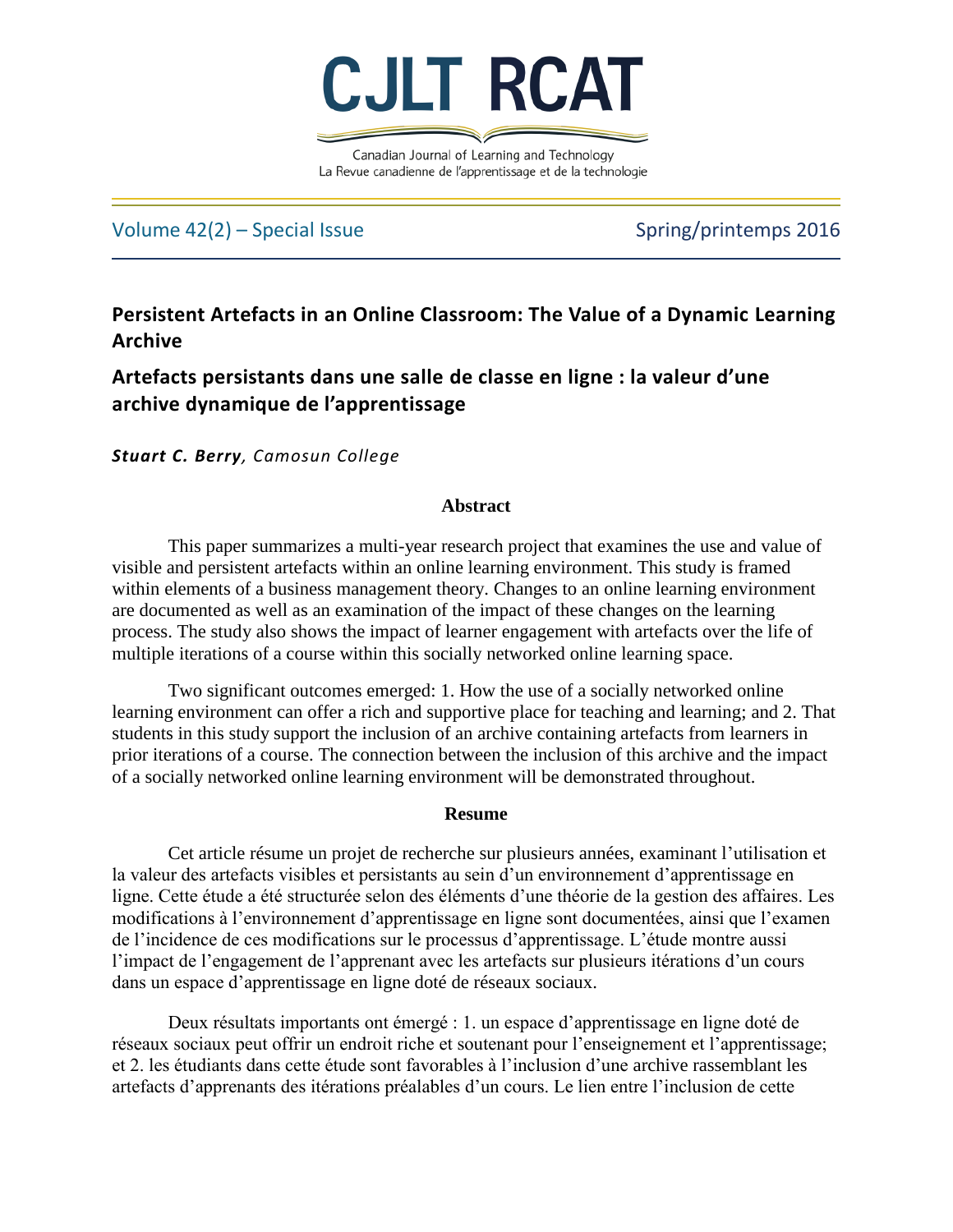archive et l'impact d'un espace d'apprentissage en ligne doté de réseaux sociaux sera démontré tout au long.

#### **Introduction**

Most post-secondary online courses occur as isolated events. Apart from the continuity of the instructor, class assignments, and the base content, each new section of a course is, in essence, a new event, which generally does not contain artefacts from students who participated in earlier sections. This paper outlines the results of a research study that examines the potential use, and value of, retaining artefacts within a course archive from current and prior students and making these artefacts available to students in subsequent iterations of an online course. The underlying assumption: students are denied access to a rich and dynamic learning resource by the act of removing all prior student contributions to previous course iterations. The new course shell is wiped clean of past student artefacts. Through the use of a design-based research (DBR) model, this study examines the use and value of persistent course artefacts by altering an online course, retaining, and making available these artefacts for current and future learners.

Oakeshott (1989) suggests that the value of a conversation, "lies in the relics it leaves behind in the minds of those who participate" (p. 60). Although some might suggest that what goes on in an online class is much more than a conversation, it can be argued that the rich exchanges that occur within an online class can be seen in a fashion similar to a conversation. Thus, there may be value in re-examining these physical relics in the form of student artefacts left behind at the end of an online course: "Artefacts range from asynchronous discussions, blog posts, synchronous meetings, and other recorded interactions, to assignments or draft documents that learners leave behind as they work through their learning and their construction of knowledge within any given online course" (Berry, 2014, p. 122). There are reasons why courses begin in a clean or sanitized state; however, these reasons were not investigated in this study. Instead, this study focuses on examining the use and value of the inclusion of course artefacts in online courses as described above, in addition to the potential issues or concerns that students may encounter as they access or use the artefacts, working within the encompassing archive.

The study is supported by a business management theory known as organizational knowledge creation theory (OKCT) (Nonaka, 1994; Nonaka & Takeuchi, 1995; Nonaka, Toyama, & Hirata, 2008), which is used to examine the process of knowledge creation, student interaction, and the results of these processes. OKCT "seeks to explain the why, when, what, and how of individual and organizational entanglement in creating new knowledge" (von Krogh, Takeuchi, Kase, & Cantón, 2013, p. 3). The study attempts to re-image parts of this theory to help show how aspects of knowledge creation processes in a business management context might be mirrored against a similar environment in the online education setting. Two key aspects of OCKT play a part in this study and help to bridge two seemingly disparate domains: 1. The interplay between tacit and explicit knowledge; and 2. The development of a contextual environment known as *Ba*.

DBR is used as the study methodology as this offers the researcher the opportunity to be both the designer and researcher while taking an active role as a member in the project (Wang & Hannifan, 2005). Elements of this study have a certain Autoethnographical component to them in that much of the study is a reflection of the author's attempt to navigate his learning processes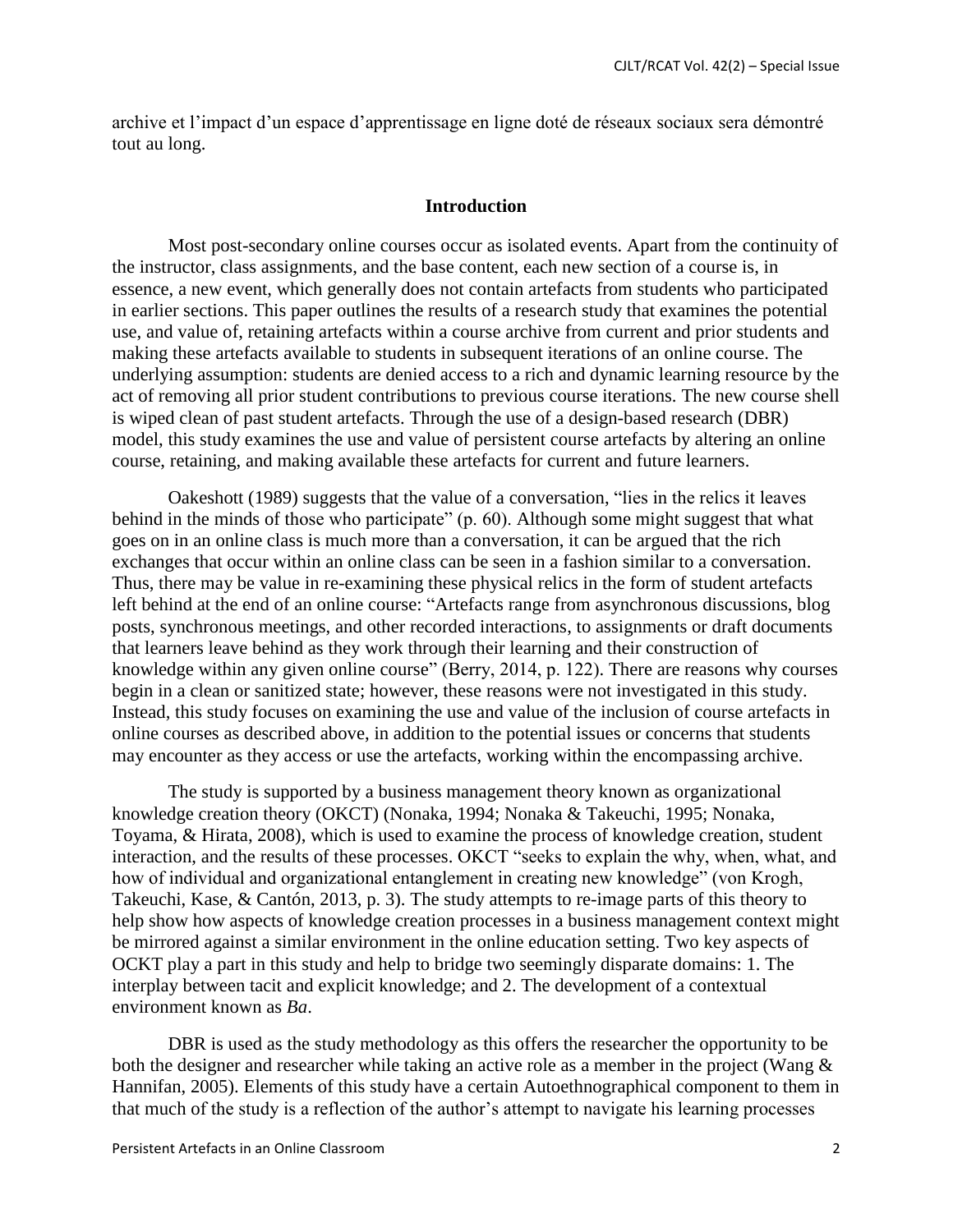throughout the course of this research. DBR aims to affect environmental change while developing practical theories that work in the real world (Barab & Squire, 2004). Usable design principles are developed through the construction, inclusion, and use of an archive in an online learning environment.

Although in many respects, research questions within a DBR project can be seen as a moving target (Herrington, McKenney, Reeves, & Oliver, 2007), the three main questions guiding this research project help to maintain its focus. In a truncated form, the three main questions are:

(1) In an online distance education setting, how can the process of knowledge creation be supported by the use of a digital archive?

- (2) What perceived value do these archives offer current learners?
- (3) Are there perceived barriers to the use of these archives?

At the conclusion of the course there are follow up interviews where students are asked a series of questions which expand upon the three basic research questions. These follow up questions are a synthesis of issues that were pervasive throughout the course. Both the researcher and the study participants use these questions as a means of circling back and reflecting upon the archive and its potential value.

"The primary practical contribution of educational design research is the intervention developed to solve a real problem in practice" (McKenney & Reeves, 2012, p. 41). The intervention in this study was not just the addition of a dynamic archive within an online learning environment but a recognition that the nature and type of learning environment matters. This second issue regarding the nature of the learning environment came about early in the study design. It was acknowledged that a learning management system (LMS) commonly used by most educational organizations would not permit the archiving and subsequent sharing of student input from one section of a course to another. LMS are not designed to be open environments since most institutions view LMS as closed, one-off containers for single sections of a course. Mott (2010, para. 6), describes LMS as "primarily a tool set for administrative efficiency rather than a platform for substantive teaching and learning activities". The issue of the learning environment was studied and became a part of this project through the on-going investigation into the nature and use of an archive.

The university within which this study took place, provided an open-source social networking platform known as Elgg (About, n.d.). Elgg offers an "environment with usercontrolled, permeable boundaries where individuals can gather, search, and share resources and hyperlinks, and where permanence and persistence play a key role" (Berry, 2014, p. 23). This social networked learning environment presents a number of unintended consequences for this study allowing for a greater connection to the study's underlying theory. Elements of knowledge creation theory (Nonaka & von Krogh, 2009) are applied to this intervention and the study shows how this theory can evolve to support socially networked online learning environments.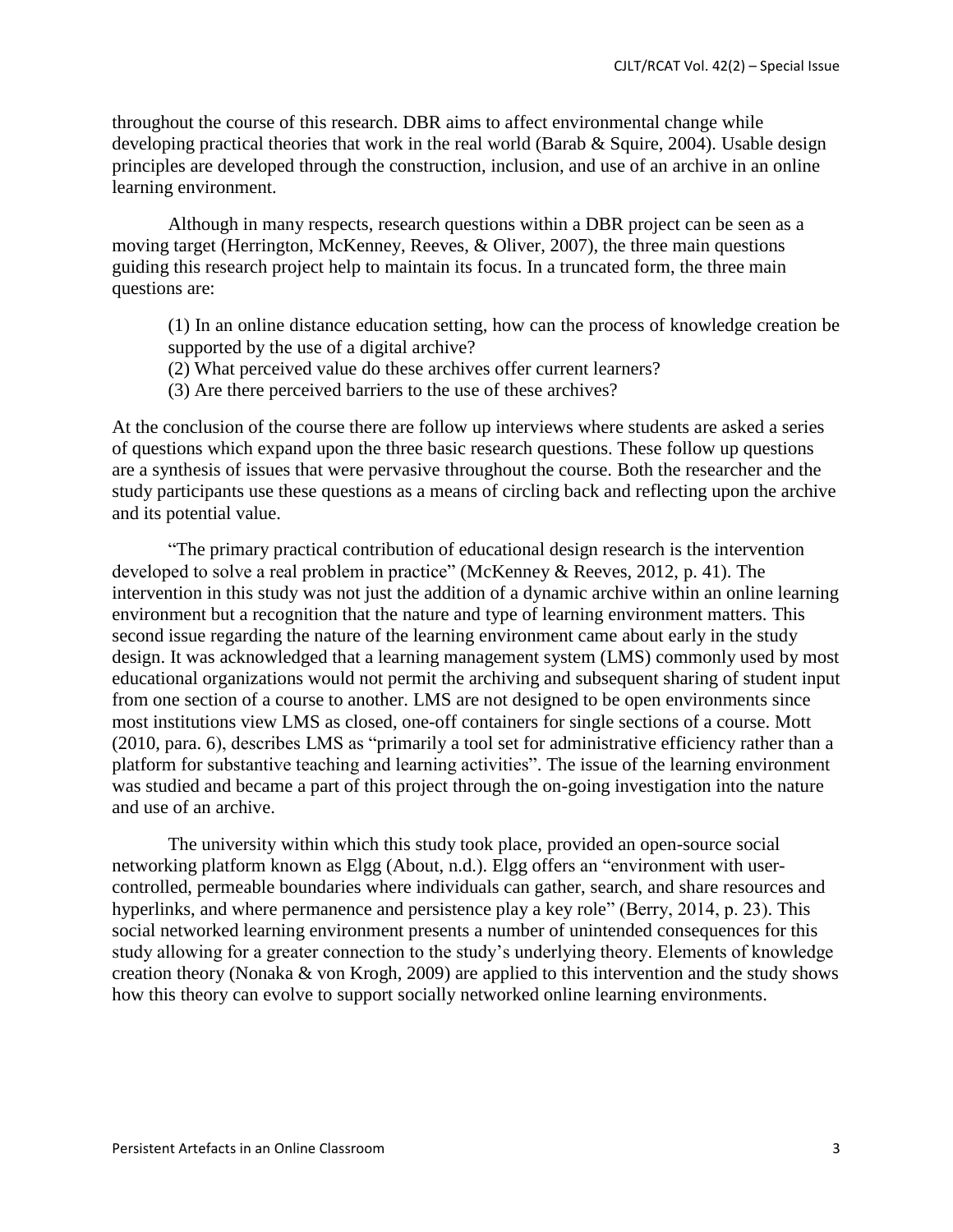# **Demographics of Study Population**

Table 1

*Study Demographics (Berry, 2014, p. 161)*

| <b>Course Statistics and Population Details</b>                                                                   | Iteration 1<br>(Fall 2010) | Iteration 2<br>(Winter $2011$ ) | Total       |
|-------------------------------------------------------------------------------------------------------------------|----------------------------|---------------------------------|-------------|
| Total population (N)                                                                                              | 27                         | 26                              | 53          |
| Total population gender ratio M/F                                                                                 | 8/19                       | 9/17                            | 17/36       |
| Number and percentage of the total<br>population who signed a research consent<br>document                        | $14 - 52%$                 | $12 - 46%$                      | $26 - 49\%$ |
| Research population gender ratio M/F                                                                              | 4/10                       | 5/7                             | 9/17        |
| Number of students whose course<br>contributions are included in the study data                                   | 11                         | 12                              | 23          |
| Number of students who withdrew<br>subsequent to signing a consent document<br>and who removed all personal data  | 1                          | $\Omega$                        |             |
| Number of students who signed a consent<br>document and who withdrew from the course<br>and made no contributions | 3                          | $_{0}$                          | 3           |
| Number of students interviewed subsequent<br>to the course                                                        |                            |                                 | 8           |

#### **Literature Review**

The first four literature domains (knowledge creation; *ba*; tacit knowledge; and, reflective practice) examined in this research were initially chosen to reflect the focus of the study. In the corporate community, knowledge and its creation are seen as competitive resources (Nonaka & Takeuchi, 1995) and within the sphere of OKCT, knowledge is believed to be created within a Japanese philosophical context known as *ba*. The Japanese word *ba*, is loosely translated to mean space or place (Abe, 1988; Krummel & Nagatono, 2012; Nishida, 1990; Nonaka & Konno, 1998; Nonaka, Konno, & Toyama, 2001; Shimizu, 1995). Nonaka and Konno (1998) positioned *ba* to be at the nexus of people working together in a common endeavour with the belief that it is within, and as a result of *ba,* that knowledge is created. In a similar way, *ba* can be created in an online world to support learning and knowledge creation. This study attempts, in part to observe the creation and effects of *ba* as students interact with each other and with the contents of the archive to create new knowledge.

Polanyi (1967, 1974) introduced the concept of tacit knowledge into our lexicon and argues that all knowledge is rooted in tacit knowledge. He goes further to describe knowledge in terms of focal awareness and subsidiary awareness where focal awareness is that which we see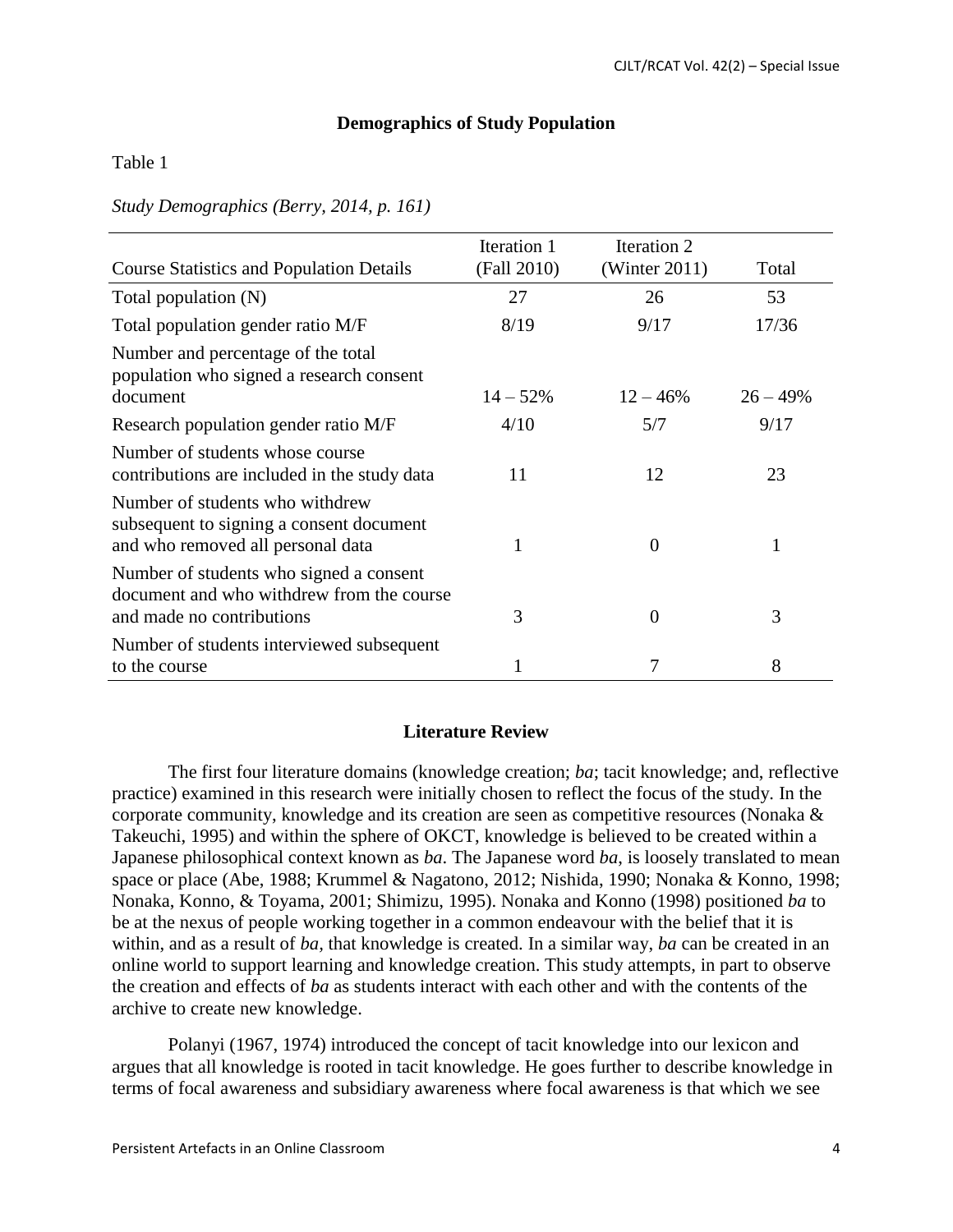and know (explicit knowledge) and subsidiary awareness is, that which guides us peripherally (tacit knowledge). By engaging in an online archives containing artefacts from prior students, current and future students have an opportunity to be both focally aware (finding and using explicit objects) and aware in a subsidiary way by engaging with the truncated thoughts and writings left in the archive. This second part is a subsidiary engagement with the expressions of tacit knowledge left by prior students.

de Haën, Tsui-Auch, and Alexis, (2001) suggest OKCT is "inherently social" (p. 904). Knowledge creation is also seen through the lens of a model supported by OKCT and this is referred to as the SECI model (Nonaka & Takeuchi, 1995). This acronym refers to the words: socialization, externalization, combination, and internalization. This SECI model supports the idea that knowledge is formed as a result of the process of knowing and knowing is informed by knowledge thus the interaction between tacit and explicit is a circular process. This circular process examines the interchange between tacit and explicit knowledge with *ba* as a contextual overlay. This concept is at the heart of this study, particularly as tacit and explicit knowledge interact through the SECI process in the form of students engaging with the artefacts, retrieving relevant information, and subsequently, leaving artefacts behind. The foundation of knowledge creation as defined within this OKCT is that by continually having the means to interact with tacit and explicit knowledge appearing in the form of learning artefacts, (the SECI process with *ba* acting as a context), we offer learners a richer opportunity to engage and develop new knowledge.

In a design-based research study, a literature review is a continual process of refinement (Herrington et al., 2007), resulting in areas of focus surfacing both during the study and afterwards. Additional literature domains came to light, in part as a result of the use of the Elgg environment, as well as during the data analysis stage of the study. The original study plan did not include a socially networked learning environment; however, the affordances offered by socially networked learning spaces, such as the Elgg environment, are factors in changing the way we view learning environments (Anderson, 2008). As a result, the Elgg environment became the most suitable place for this study.

Lamberson and Lamb (2003) state that "the amount of intellectual capital that is resident in CMS [LMS] sites worldwide is staggering" (p. 59). They suggest that there is "no technical need" (p. 72) for this data to be exported, although they acknowledge that, "discussion export should allow a student to retain the context and depth of a discussion by supporting retention of ownership and re-threading" (p. 72). This disconnect between the walled world of the LMS and the permeable, user-controlled world of an environment such as Elgg, is something that speaks to the need for greater and more far-reaching studies of the value of these environments within higher education. Anderson (2008) adds to this conversation outlining a need for "the freedom to control one's learning experience" (p. 224). Anderson integrates aspects of Paulsen's (1993) theory of cooperative freedom and develops a definition of educational social software as *"networked tools that support and encourage individuals to learn together while retaining individual control over their time, space, presence, activity, identity, and relationship* [italics in original]" (p. 227). A key finding in this study is that through the use of a socially networked online learning environment, students retained control of their artefacts and became aware of the impact and value of the artefacts of others through their daily online interactions. The literature does not negate the value of an LMS (Adams, 2010; Siemens, 2004), though it clearly shows its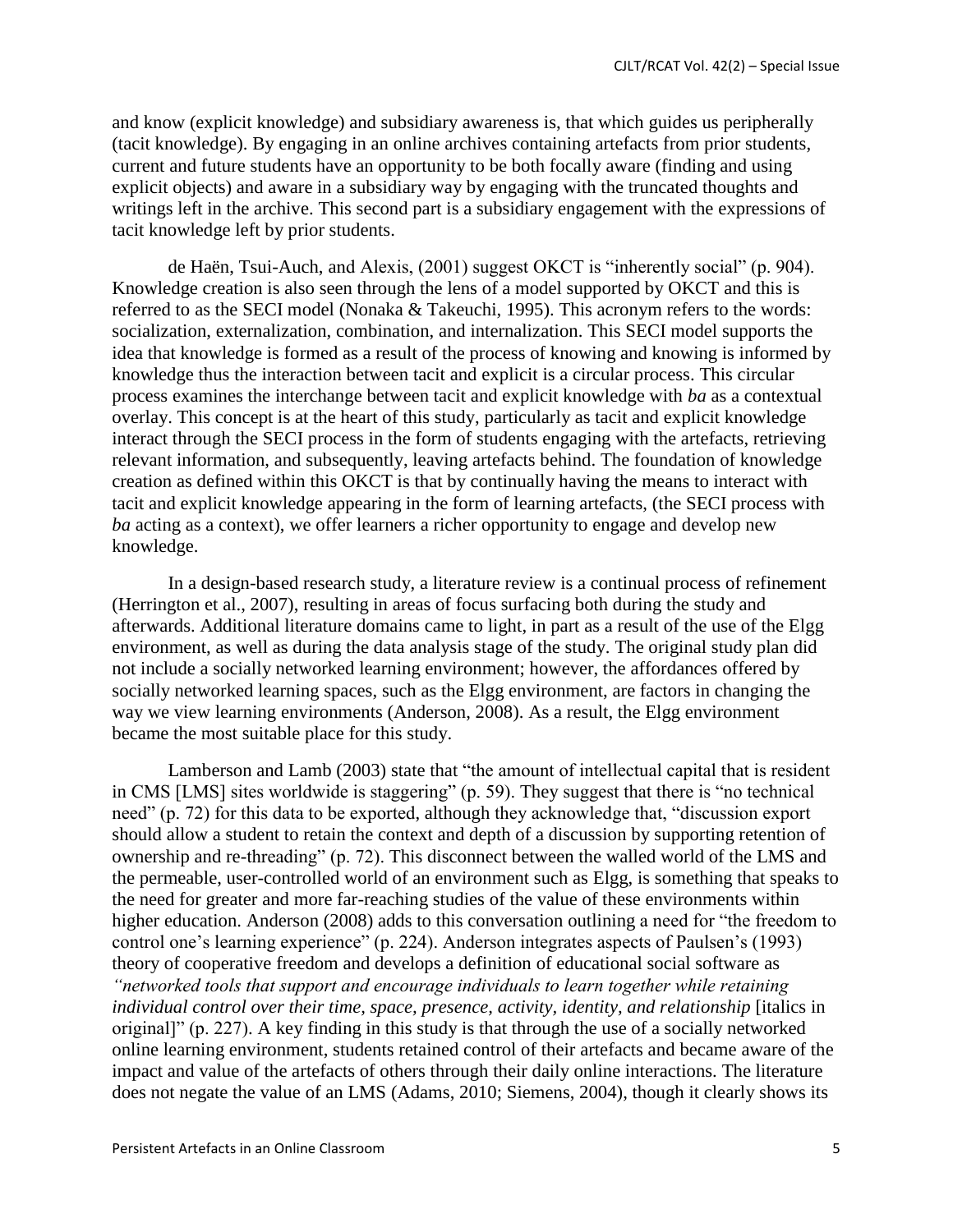limitations. Students acknowledge the differences between these two forms of learning spaces and, with certain environmental reservations, students appear to understand the personal control and power presented by an online socially networked learning environment.

During the coding phase of the data, the value of personal efficacy became clear in the various comments made by students. Patterson and Kelleher (2005) describe efficacy as a concept of "beliefs about your capability to accomplish challenging goals" (p. 76). Efficacy, as described above surfaced both through the use of the socially networked online learning environment, as well as through the use and reuse of the archive. Part of the reflective questions asked of students in the course queried their net efficacy. As these issues were being viewed through the coder's lens, it became clear that efficacy surfaced through the breadth of most of the conversations and interactions. Social cognitive theory suggests that self-efficacy influences participation and engagement (Bandura, 1977a, 1977b, 2001; Schunk & Usher, 2012; Zhuo, 2011). Although personal levels of confidence were not directly studied, levels of engagement and participation increase as students become familiar with their environment as well as when they use and access of the archive in addition to their day-to-day involvement within the socially networked learning space.

Reflective practice was one area of this study that stood out both in a direct and obvious way as well as indirectly. In order for students to see value and use of the artefacts within the archive in this study they need to be able to discern the value of what was present in their learning environment. Schön (1983, 1987) speaks of reflection in action (while doing) and reflection on action (afterwards). Schön understood this to be a continuous learning practice and as students in this study spent time engaging the archive by reading and sharing articles, a form of reflective practice became evident. Through his examination of Schön's models, Boud (2001) states, "writing is a means of puzzling through what is happening in our work and our personal lives" (p. 11). Artefacts within the course archive offer similar opportunities to puzzle through what is happening in the learning process. As students became more comfortable with their environment, the puzzling process appears to add to the learning and knowledge creation.

#### **Methods and Procedures**

The study is a qualitative examination of the potential value for students of an archive containing the day-to-day activities and discussions from students in previous iterations of their course. One of the challenges presented by this research is that DBR is inherently a pragmatic model while much of this current study had an overarching constructivist/interpretivist approach. This approach is evident in that the key goal of the study is to determine the use and value of an archive in an online course through the voices of the students in the course. Design-based studies are meant to use direct interventions as a vehicle to develop solutions to education problems, and in the process produce design principles as guiding products for future work by industry practitioners.

An essential feature of educational design research is the development of solutions to problems of practice…. These interventions, inputs into educational environments that are fine-tuned through empirical testing, constitute the main practical contribution of educational design research. This is because they are designed for actual use. The interventions created through educational design research are not merely hypothetical concepts; they are implemented in authentic settings with the goal of solving real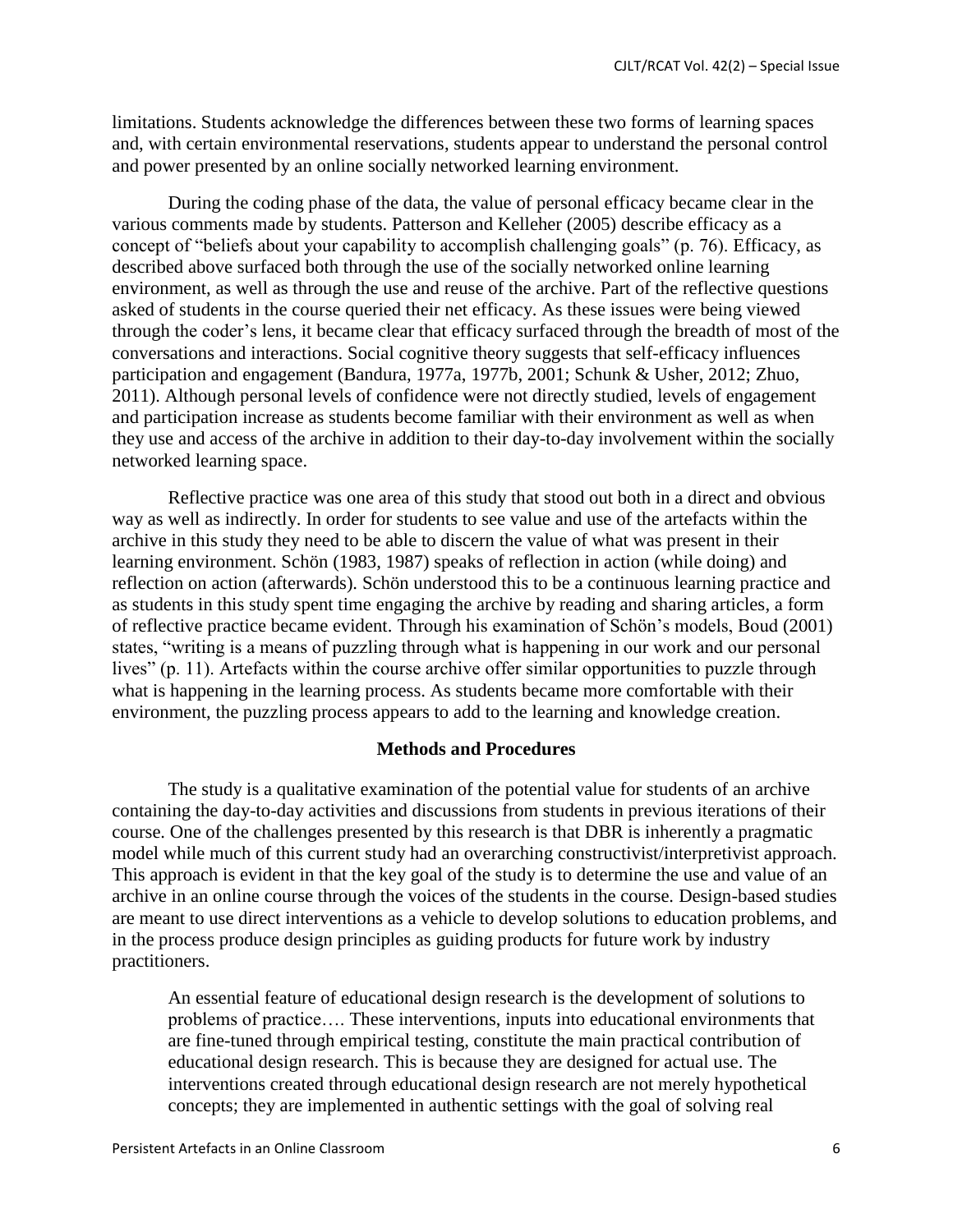problems…. Design research also yields theoretical understanding. That is, understanding about the phenomenon in question that is abstracted from empirical findings, and contributes to a body of knowledge that is useful to others outside the research setting. (McKenney & Reeves, 2012, p. 21)

In addition to the intervention being placed in a live environment, there is an inherent understanding about DBR such that "distinctions among designers, researchers, and participants are blurred" (Wang & Hannafin, 2005, p. 9). The "researcher attempts to experience, shape, and engage fully as both a participant and a researcher" (Berry, 2014, p. 118). This participantresearcher role is recognized and supported by the work of Guba and Lincoln (1986) and by being as much a participant as a researcher, the researcher has both a challenge and an opportunity to experience, analyze, and report from a richer place in the research process.

DBR is an iterative model and demands a circling back and revisiting of the model and initial outcomes, which can result in changes to the environment before again moving forward to a succeeding iteration. This process can take considerable time; however, Herrington, et al., (2007) propose a DBR model for doctoral studies considering the shortened time frames demanded of most doctoral programs. This study was part of a doctoral dissertation in which a two-iteration model was constructed to account for this truncated time frame. Anderson (2005) examines the effect of iterations and suggests "we are more knowledgeable than at the entry point for the previous stage. Thus knowledge grows in a circular fashion as [the study] iterates through phases" (p. 7). This statement mirrors aspects of Nonaka and Takeuchi's (1995) knowledge creation cycle, the SECI model, in that with each subsequent cycle or iteration, new knowledge is created and the process of knowing evolves. The cycles become an outward spiral growing larger with each circular iteration.

The study takes place within two consecutive iterations of an online Masters course housed within a custom instance of an open-source, socially networked online learning environment (Elgg). The key aspects of this learning space are that its inhabitants own the space, it has controllable privacy, and each participant has a verifiable identity (About the Landing, n.d.). These features are important safety and security elements for a social networked learning space.

The first iteration of the study offered a rough archive of student discussions from two prior sections of the course. The rough aspect of this archive and the housed artefacts offered limited access to what was in the archive and the Elgg tool did not (at that time) have sophisticated search features to assist in locating items deemed to be relevant. There were challenges in locating artefacts of value; however, the participant-researcher created annotated links to some of the artefacts and acted as a guide in the early stages of the course and the archive use. The major assignment was changed to have students gain access to and use the archive. There was also a final reflection that asked questions about the perceived use and value of the archive. Students were encouraged to think about the impact of their involvement with the archive knowing that immediately following it, there would another section of the course using an ever-growing archive.

Students in the second study iteration were offered a somewhat different environment than the first. The Elgg software had been updated and a variety of features, including the search feature, were improved. The most significant difference between the two iterations of the study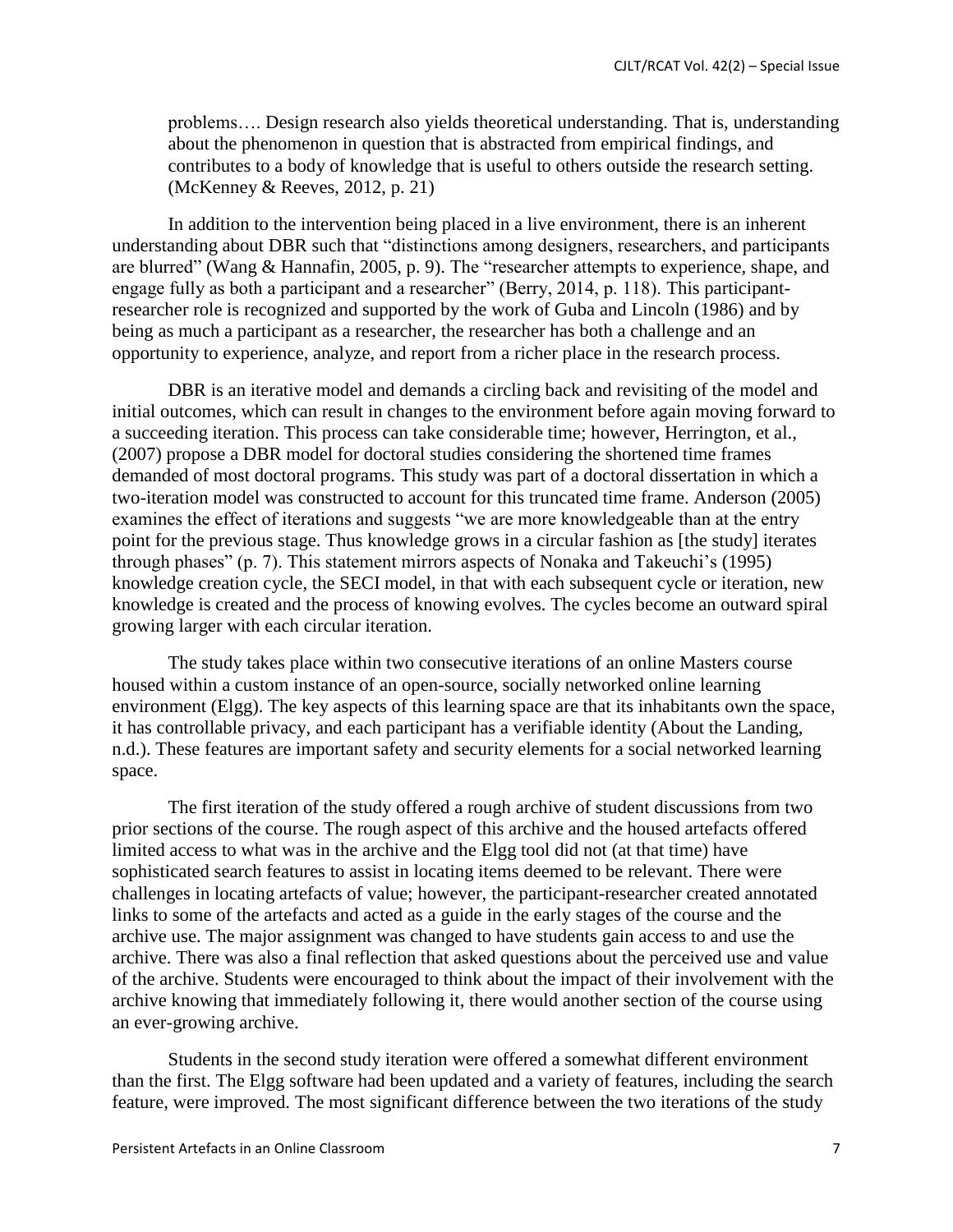however is that the archive was different. The first study group grew to understand the implications of their contributions and added artefacts with an appreciation of their value to their learning including more meaningful search tags. In many ways, students in the second iteration received a course environment containing a living archive where the contents spoke more directly to them as a result of the previous group's awareness of the study. These environmental changes are part of the iterative nature of a design-based study. Neither the researcher nor the course instructor made any specific changes to the course design.

Students in both iterations are made aware of the control they had over every contribution they made, particularly with respect to their privacy settings. They were shown that besides their day-to-day privacy settings, they owned their contributions in such a way that at the end of the course they could remove every trace of these contributions. At the conclusion of the study it was discovered that one student did remove all their content.

At the start of each of the two course iterations students are introduced to the researcher and are sent a consent form to participate in the research. Students are informed that without a signed consent, none of their contributions would be used in any way in this study and if a conversation contained text from both a consent-giving student and a non-consent student, the entire conversation would be excluded from the study.

At the completion of the course all discussions, conversations, and other added items are examined against the consent documents and multiple text files are created containing data from the consent-giving students. The "data set consisted of all of the personal blog postings, class discussions…, including end-of-course reflections… along with any blog postings and comments that were added as a result of subsequent responses to their reflections" (Berry, 2014, p. 149).

At this point the researcher, as sole-coder, began the process of coding the data using Saldaña's (2013) approach to qualitative coding. Both descriptive and sub-codes are used in this process and the entire data set is re-examined three times in an attempt to refine and reduce the number of codes. The initial descriptive codes are truncated forms of the three core questions in this study: use; value; and, challenges. As the coding proceeds, two additional descriptive codes are added: custom Elgg and tacit. The subcodes come from an interpretation of what is being said in the data. This interpretation is an attempt to best describe what was happening in the text, either on its own or within the context of the surrounding text. This sub-coding process is refined and in the re-examination process mentioned above, a total of 70 initial codes are reduced to 39, which forms the basis for the results of the study. Saldaña (2013) supports the work of the solecoder in that he outlines a three-part strategy to ensure "the trustworthiness" of the process (p.36). The resulting 39 codes may be considered too large a number. The volume of the data and the nature of some of the less frequent codes are examined and based upon this examination it is believed all of the 39 codes need to be recognized and explained as part of the study. The coding was done using Mac-based software called HyperRESEARCH and the researcher coded all of the data manually from within this software.

### **Results**

The study participation rate, as shown in the Table 1, is approximately 50%, however upon completing the coding process it became evident that some students had much to say while others said very little. Even within the little that was contributed, less still was of value to this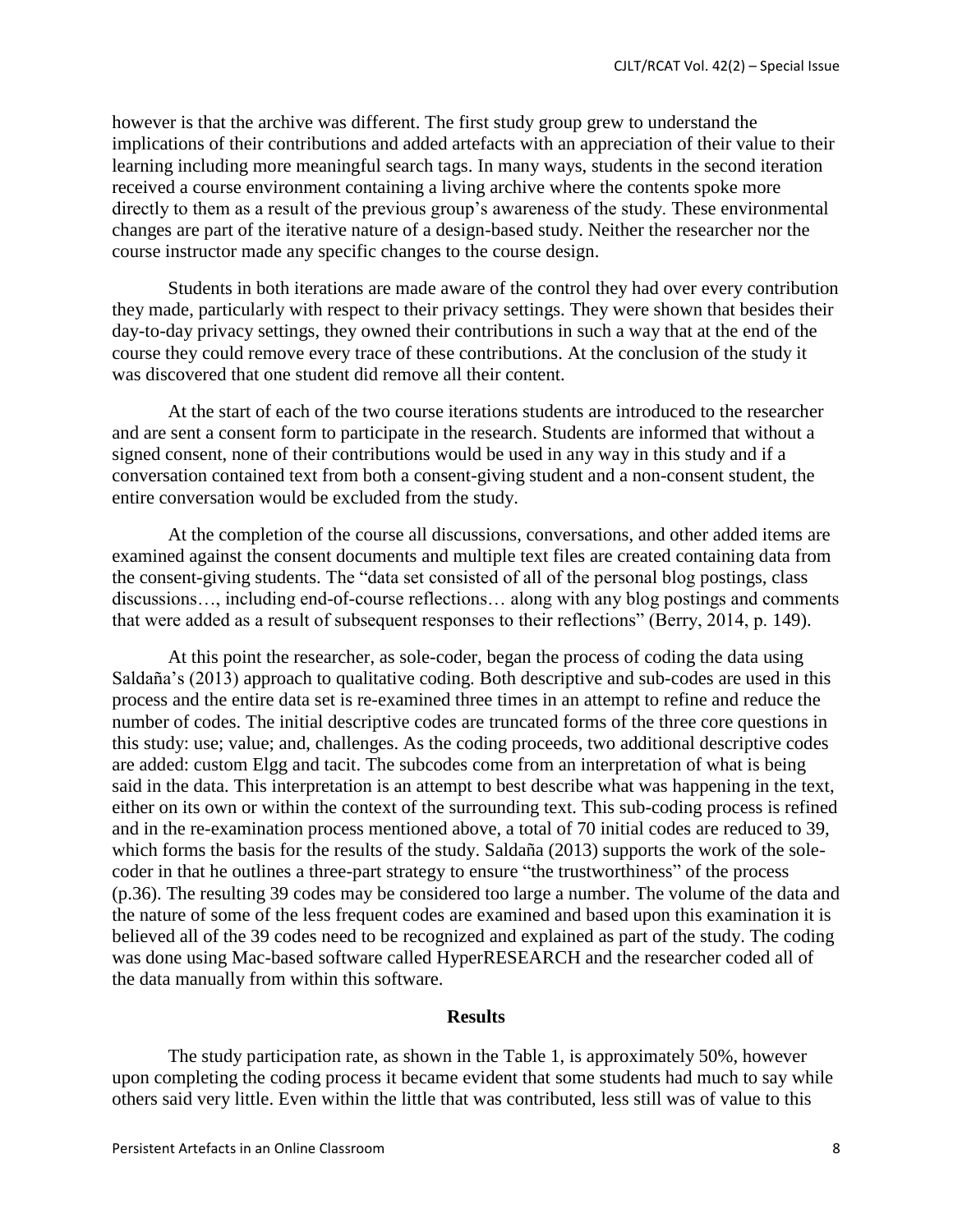study. In the end, approximately 20% of participants in the study provided most of the commentary and contributions.

The data analysis helped to bring out a number of unintended items as alluded to earlier in this paper. As the codes were examined, recoded and linked, efficacy surfaced as a consequence of the use of the archive. Students saw in the archive, through the work of others, challenges and concerns similar to their own. Various comments made by students suggest that by seeing the challenges of others and getting to know that previous students had these similar issues and concerns, the level of tension and trepidation appears to have lessened. Additionally, personal efficacy also appeared to have come about as a result of the use of the socially networked learning space in that as users in this environment begin to understand how to use and benefit from its openness, the user's sense of ownership appears to encourage and support their confidence.

The *Use* code and related sub-codes shows how students find value in using artefacts and how their use benefits their understanding of the course material and subsequent learning and knowledge creation. The *Use-sharing* sub-code, for example, shows how students found ways to discover connections to their learning and, in turn, offers further connections to their current class colleagues. They also added comments to the work in the archive believing that future students would read and see similar connections. Sharing was not just reserved to current students talking to current students. A number of the conversations appeared to be directed at individuals who might find their work in the future and by sharing in this way, current students found creative ways to access and use the artefacts.

The *Value* code and its related sub-codes provided clear evidence of reflective practice and support for the process of learning and knowledge creation. Students repeatedly spoke of the value of the archive in terms of their learning and they used language to suggest that the archive was a living entity from which they benefited. Additionally, it was not just a living entity that they benefited from rather it was something they related to and were a part of. There was ownership of their contributions and with this ownership there was evidence of care and forethought in their contributions for future students.

The *Challenges* code was never meant to be a negative statement about what was happening within the learning environment and the archive, however the choice of such a word for a sub-code may have coloured its true value. As the results were analysed, it became evident that the majority of the challenge issues centred on how the archive changed "student views on the process of learning and how these views begins to change their personal efficacy" (Berry, 2014, p. 205). Challenges offered students an opportunity to learn and to better understand the intent of the archive and their role in it. Many of the comments show a change in the way students saw themselves and their relationship to their learning environment, particularly in relation to the socially networked learning space.

The *Custom Elgg* code encompassed a broad range of issues and concerns ranging from student willingness to experiment with an unfamiliar learning environment to the openness and permeability aspects of an environment such as Elgg. The study, as outlined, would not have taken place without the use of this socially networked learning environment and despite interface challenges and concerns over privacy, the key elements of this environment as noted above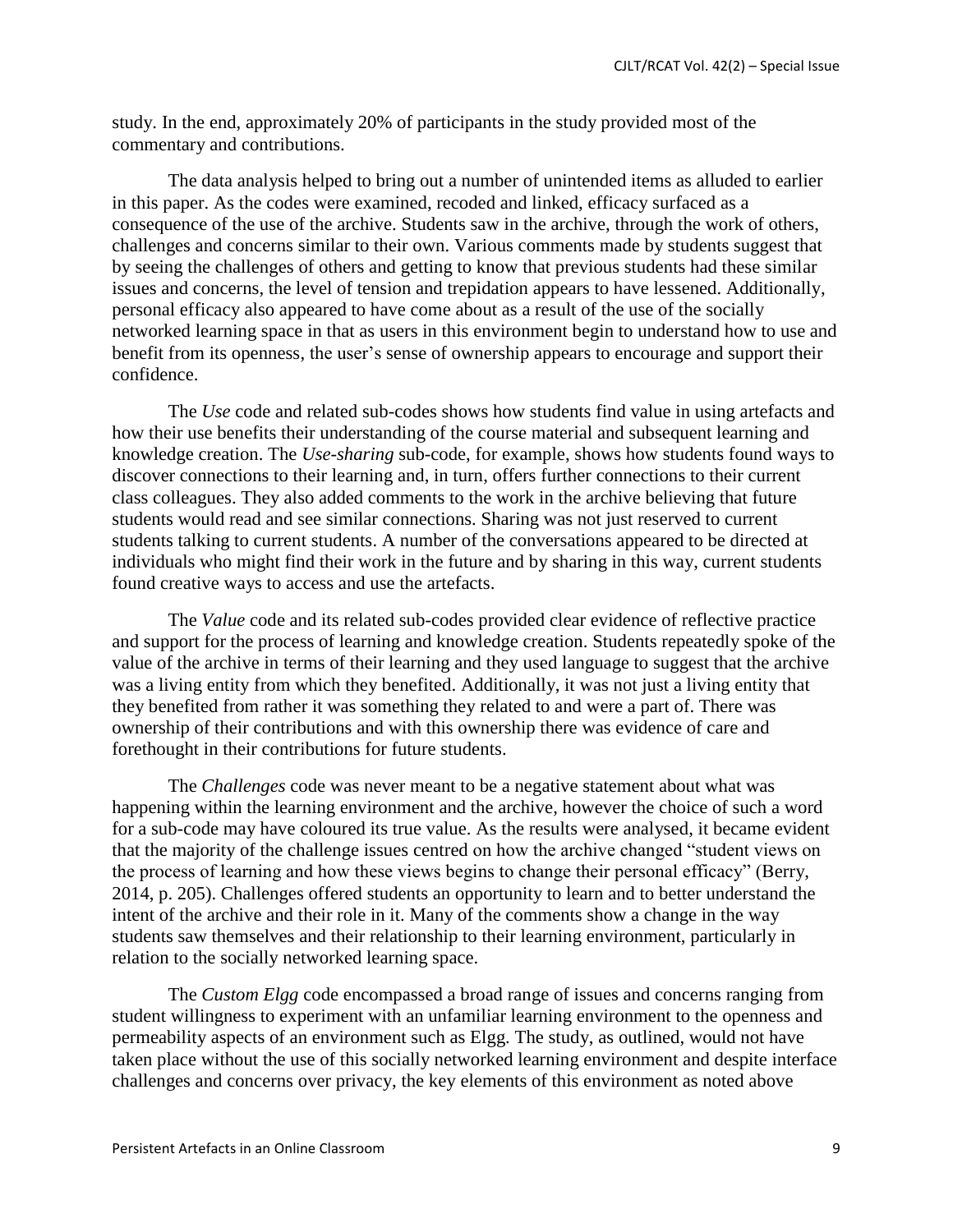(inhabitants own the space, controllable privacy, and verifiable identity) make this an eminently useable tool for teaching and learning.

The last code, *Tacit*, is in many ways an anomaly, yet is one that needs to be recognized within the core of this study. There were challenges from many areas with respect to the value of including tacit as an element in this study. Tacit was consciously left as a visible part of the study not because it is believed that tacit knowledge is something that is visible rather evidence of tacit knowledge can be found in the form of truncated thoughts and other language uses or structures found in discussion forums. "Students understand the nature of "Aha" moments, and they know how to work with student peers past, present, and future in support of this process" (Berry, 2014, p. 236). Finding evidence of tacit knowledge is a subtle process yet this study produced sufficient examples of student work to support the inclusion of tacit knowledge as an element in the use and value of an online archive.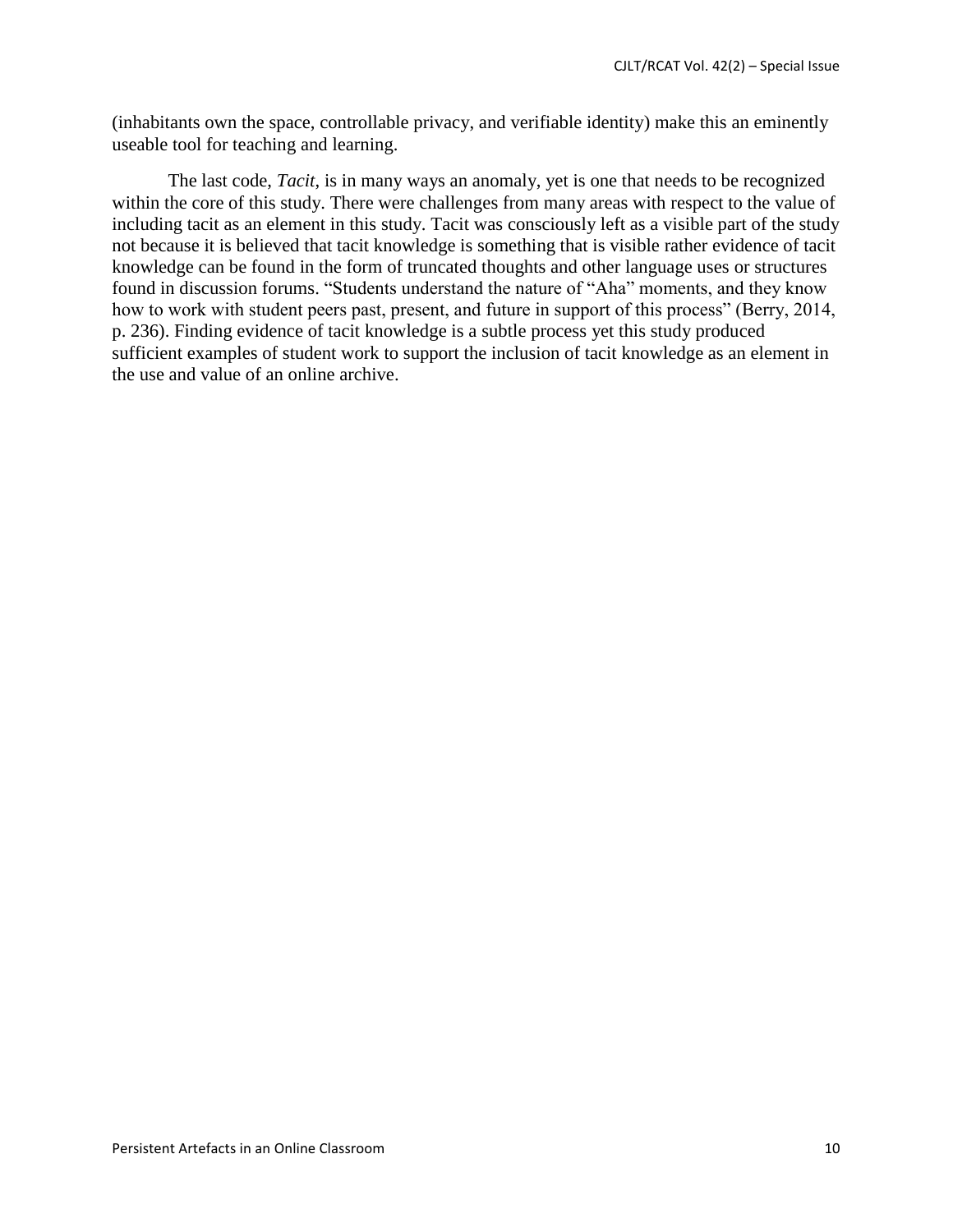| Code                                      | <b>Total</b>   | <b>Bar Graph</b> |
|-------------------------------------------|----------------|------------------|
| Challenges: custom elgg                   | 26             |                  |
| Challenges: hindered learning             | 8              |                  |
| Challenges: LMS vs SocialNetwork          | 27             |                  |
| Challenges: navigation                    | 51             |                  |
| Challenges: negative                      | 16             |                  |
| Challenges: personal efficacy             | 79             |                  |
| Challenges: Plagiarism concern            | 11             |                  |
| Challenges: solutions                     | 12             |                  |
| Challenges: the content author            | 14             |                  |
| Challenges: time                          | 29             |                  |
| Custom Elgg: Blogging                     | 28             |                  |
| Custom Elgg: bookmarks                    | 15             |                  |
| Custom Elgg: initial thoughts             | 9              |                  |
| Custom Elgg: navigation issues            | 25             |                  |
| Custom Elgg: Other environment comparison | 23             |                  |
| Custom Elgg: strategies for use           | 13             |                  |
| Custom Elgg: valuable social environment  | 15             |                  |
| Tacit                                     | 36             |                  |
| Use: Frustration                          | 16             |                  |
| Use: ideas for the future                 | 24             |                  |
| Use: learners understanding use and value | 42             |                  |
| Use: Limited                              | 16             |                  |
| Use: Sharing                              | 65             |                  |
| Use: specifically looking for something   | 24             |                  |
| Use: why use the archive                  | 26             |                  |
| Value: alumni support                     | $\overline{7}$ |                  |
| Value: as a scaffold                      | $\overline{2}$ |                  |
| Value: beyond this course                 | 17             |                  |
| Value: changed over time to positive      | 14             |                  |
| Value: current                            | 19             |                  |
| Value: exciting                           | 12             |                  |
| Value: future                             | 26             |                  |
| Value: limited                            | 19             |                  |
| Value: perception                         | 34             |                  |
| Value: personal                           | 10             |                  |
| Value: personal learning                  | 36             |                  |
| Value: rich resource                      | 67             |                  |
| Value: the process                        | 77             |                  |
| Value: to help others                     | 23             |                  |

*Figure 1*. Final 39 codes.

# **Conclusion**

This study attempts to mirror aspects of OKCT in an education context. These include "the process of knowledge creation, using the SECI model, and *ba* as the context within which knowledge is shared and built" (Berry, 2014, p. 243). Evidence of OKCT is threaded throughout the data and can be seen in terms of the use and value of an archive.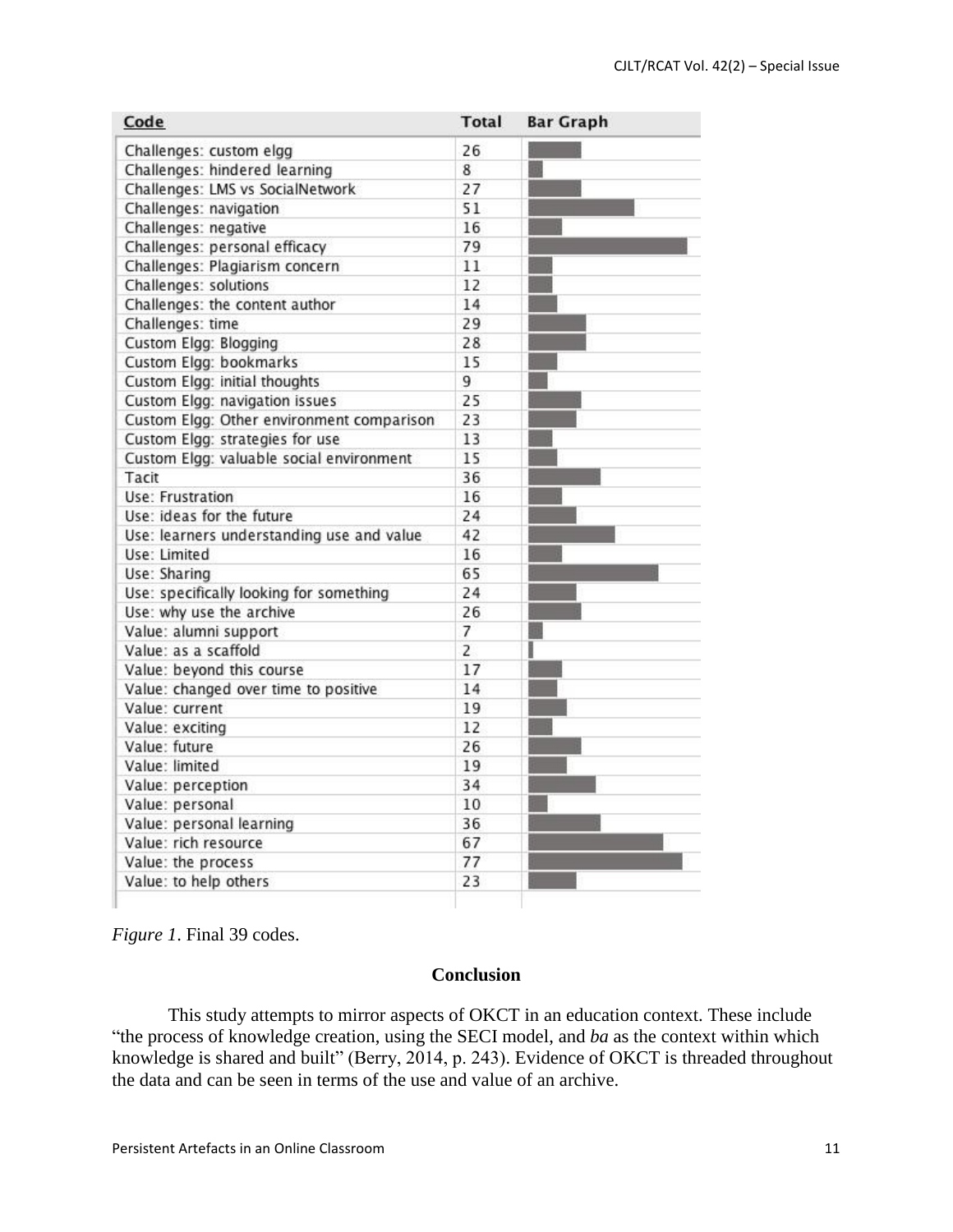As outlined earlier in this paper, a design-based study seeks to create change and this is expressed in the form of design principles. This study produced two key outcomes or design principles. The first outcome is the use of a socially networked online learning environment for teaching and learning. This type of learning environment permits the use of persistent artefacts along with permeable and flexible boundaries allowing participants an opportunity to create shared spaces as needed to support learning. Learner engagement and efficacy becomes a foundational piece of such an environment

The second outcome is that students in this study support the use of an archive containing artefacts from prior iterations of a course. The study demonstrated that such an archive would be best placed within a socially networked learning space such as was used in this study with an understanding that the environment would offer appropriate search, store, and retrieval tools. The study shows that the inclusion of an archive supports both personal and shared learning.

The study also demonstrates that further research needs to be done to find ways to encourage academic institutions to move beyond the fixed world of the LMS and begin to share the learning processes beyond the confines of any single classroom. The idea of using and including aspects of OKCT in educational settings also needs to be studied further as there are similarities to parts of OKCT and to Garrison, Anderson, and Archer's (2000) community of inquiry model. Both acknowledge the concept of shared spaces and the value of presence. Finally, the inclusion and long-term use of a dynamic online archive as a vehicle in support of learning needs to be further studied as we continue to re-examine our understanding of teaching and learning in the  $21<sup>st</sup>$  century.

#### References

- Abe, M. (1988). Nishida's philosophy of place. *International Philosophical Quarterly, 28*(4), 355-371.
- About. (n.d.) Retrieved from<https://elgg.org/about.php>
- About the Landing. (n.d.). Retrieved from<https://landing.athabascau.ca/about>
- Adams, C. (2010). Learning management systems as sites of surveillance, control, and corporatization: A review of the critical literature. In D. Gibson & B. Dodge (Eds.), *Proceedings of Society for Information Technology & Teacher Education International Conference 2010* (pp. 252-257). Chesapeake, VA: AACE. Retrieved from <http://www.editlib.org/p/33345>
- Anderson, T. (2005). Design-based research and its application to a call centre innovation in distance education. *Canadian Journal of Learning and Technology, 31*(2), 1-17. Retrieved from<http://www.cjlt.ca/index.php/cjlt/article/view/143>
- Anderson, T. (2008). Social software to support distance education learners. In T. Anderson (Ed.), *The theory and practice of online learning* (2nd ed., pp. 221-241). Edmonton, AB: AU Press.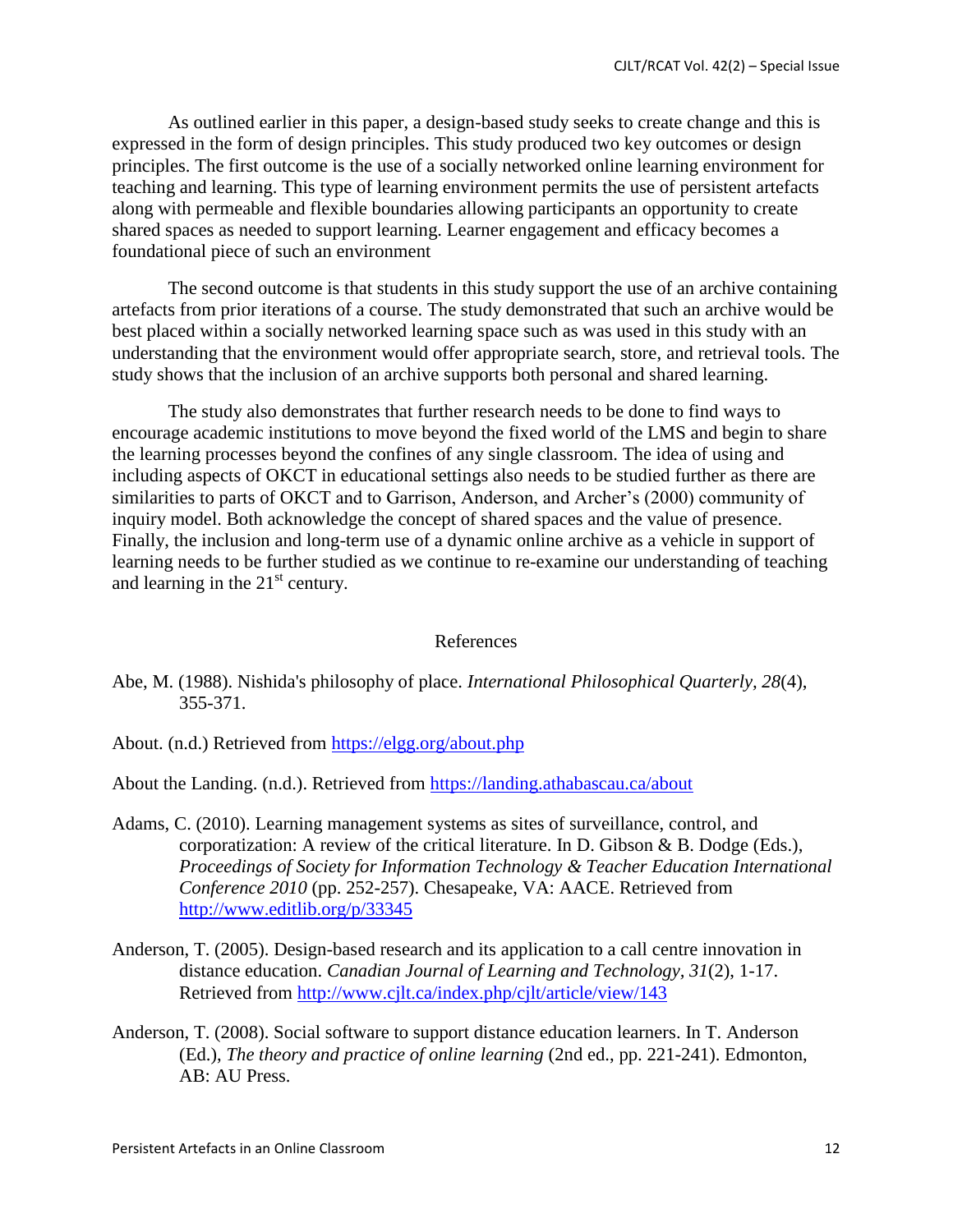Bandura, A. (1977a). *Self efficacy: The exercise of control*. New York: W. H. Freeman.

- Bandura, A. (1977b). Self-efficacy: Toward a unifying theory of behavioral change. *Psychological Review, 84*(2), 191-215. doi:10.1037/0033-295X.84.2.191
- Bandura, A. (2001). Social cognitive theory: An agentic perspective. *Annual Review of Psychology, 52*(1), 1. doi:10.1146/annurev.psych.52.1.1
- Barab, S., & Squire, K. (2004). Design-based research: Putting a stake in the ground. *The Journal of the Learning Sciences, 13*(1), 1-14. doi:10.1207/s15327809jls1301\_1
- Berry, S. C. (2014). *Tacit knowing made visible: The use and value of an online archive* (Doctoral dissertation). Retrieved from<http://hdl.handle.net/10791/42>
- Boud, D. (2001). Using journal writing to enhance reflective practice. *New Directions for Adult and Continuing Education, 2001*(90), 9-18. [doi:10.1002/ace.16](http://dx.doi.org/10.1002/ace.16)
- de Haën, C., Tsui-Auch, L. S., & Alexis, M. (2001). Multimodal organizational learning: From misbehaviour to good laboratory practice in the pharmaceutical industry. In M. Dierkes, A. Berthoin Antal, J. Child & I. Nonaka (Eds.), *Handbook of organizational learning & knowledge* (pp. 902-918). Oxford, UK: Oxford University Press.
- Garrison, D. R., Anderson, T., & Archer, W. (2000). Critical inquiry in a text-based environment: Computer conferencing in higher education. *The Internet and Higher Education, 2*(2-3), 87-105. doi:10.1016/S1096-7516(00)00016-6
- Gleick, J. (2011). *The information: A history, a theory, a flood.* Toronto ON: Pantheon Books.
- Herrington, J., McKenney, S., Reeves, T., & Oliver, R. (2007). Design-based research and doctoral students: Guidelines for preparing a dissertation proposal. *World Conference on Educational Multimedia, Hypermedia and Telecommunications 2007.* (EDMEDIA), Vancouver, Canada. 4089-4097.
- Krummel, J. W. M., & Nagatomo, S. (2012). *Place and dialectic: Two essays by Nishida Kitaro* (J. W. M. Krummel, S. Nagatomo Trans.). New York: Oxford University Press.
- Lamberson, M., & Lamb, B. (2003). Course management systems: Trapped content silos or sharing platforms? In C. M. Gynn, & S. R. Acker (Eds.), *Learning objects: Contexts and connections* (pp. 59-75) The Ohio State University.
- Lincoln, Y. S., & Guba, E. G. (1986). But is it rigorous? Trustworthiness and authenticity in naturalistic evaluation. *New Directions for Program Evaluation, 1986*(30), 73-84. doi:10.1002/ev.1427
- McKenney, S., & Reeves, T. (2012). *Conducting educational design research*. Oxford, England: Routledge.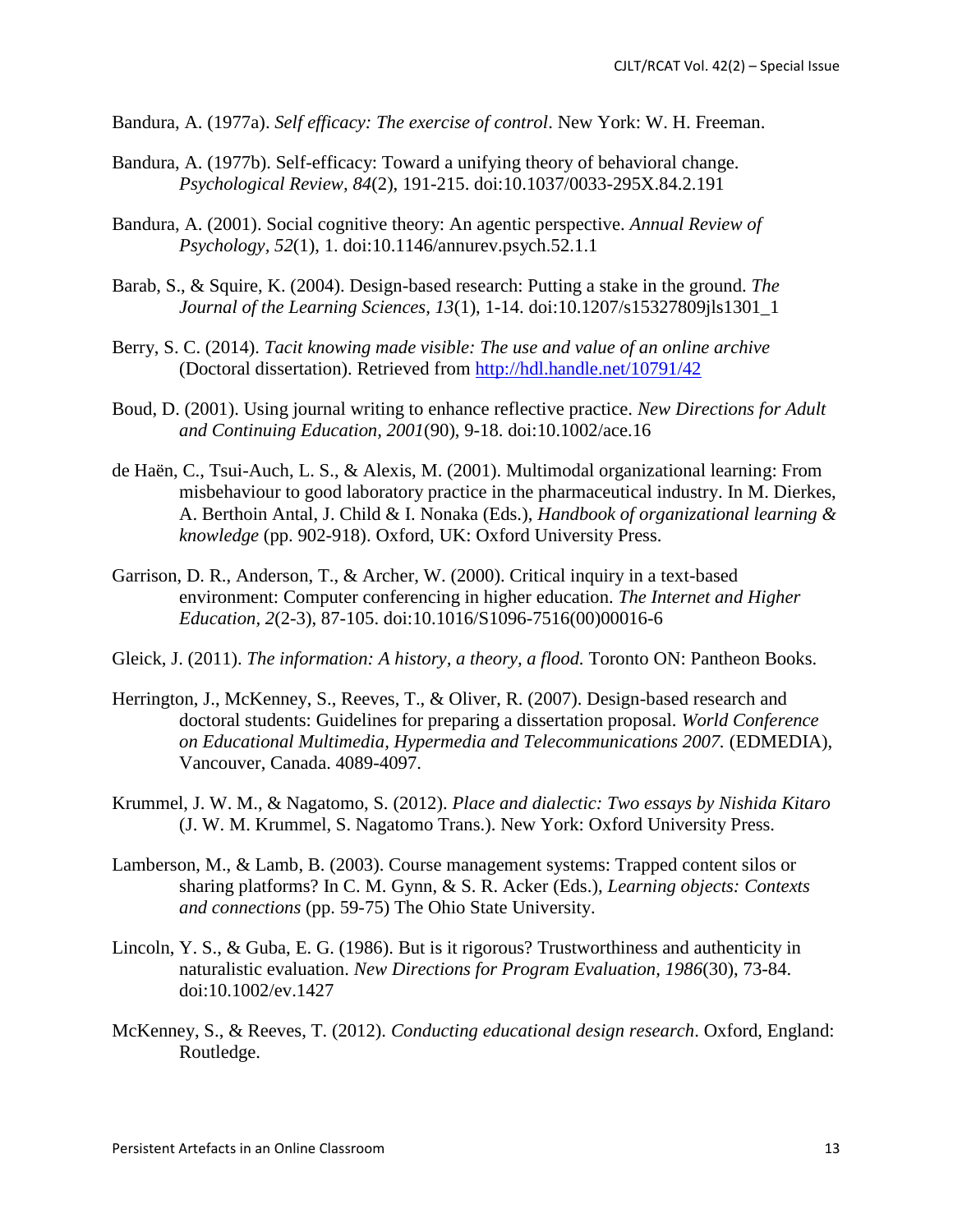- Mott, J. (2010). Envisioning the post-LMS era: The open learning network. *Educause Quarterly, 33*(1)
- Nishida, K. (1990). *An inquiry into the good* (M. Abe, C. Ives Trans.). New Haven and London: Yale University Press.
- Nonaka, I. (1994). A dynamic theory of organizational knowledge creation. *Organization Science*, *5*(1), 14-37.
- Nonaka, I., & Konno, N. (1998). The concept of "ba": Building a foundation for knowledge creation. *California Management Review, 40*(3), 40-54.
- Nonaka, I., Konno, N., & Toyama, R. (2001). Emergence of "*ba*": A conceptual framework for the continuous and self-transcending process of knowledge creation. In I. Nonaka, & T. Nishiguchi (Eds.), *Knowledge emergence: Social, technical, and evolutionary dimensions of knowledge creation* (pp. 13-29). New York: Oxford University Press.
- Nonaka, I., & Takeuchi, H. (1995). *The knowledge creating company*. New York: Oxford University Press.
- Nonaka, I., Toyama, R., & Hirata, T. (2008). *Managing flow: A process theory of the knowledgebased firm*. Basingstoke, Hampshire: Palgrave MacMillan.
- Nonaka, I., & von Krogh, G. (2009). Perspective--tacit knowledge and knowledge conversion: Controversy and advancement in organizational knowledge creation theory. *Organization Science, 20*(3), 635-652. doi:10.1287/orsc.1080.0412
- Oakeshott, M. (1989). *The voice of liberal learning*. New Haven: Yale University Press.
- Patterson, J. L., & Kelleher, P. (2005). *Resilient school leaders: Strategies for turning adversity into achievement. Alexandria*, VA, USA: ASCD.
- Paulsen, M. F. (1993). The hexagon of cooperative freedom: A distance education theory attuned to computer conferencing. *DEOSNEWS*, 3(2). Retrieved from [http://learningdesign.psu.edu/deos/deosnews3\\_2.pdf](http://learningdesign.psu.edu/deos/deosnews3_2.pdf)
- Polanyi, M. (1967). *The tacit dimension*. New York: Doubleday & Company Inc.
- Polanyi, M. (1974). *Personal knowledge towards a post-critical philosophy*. Chicago: The University of Chicago Press.
- Saldaña, J. (2013). *The coding manual for qualitative researchers* (2nd ed.) London: Sage Publications.
- Schön, D. A. (1983). *The reflective practitioner: How professionals think in action*. New York: Basic Books.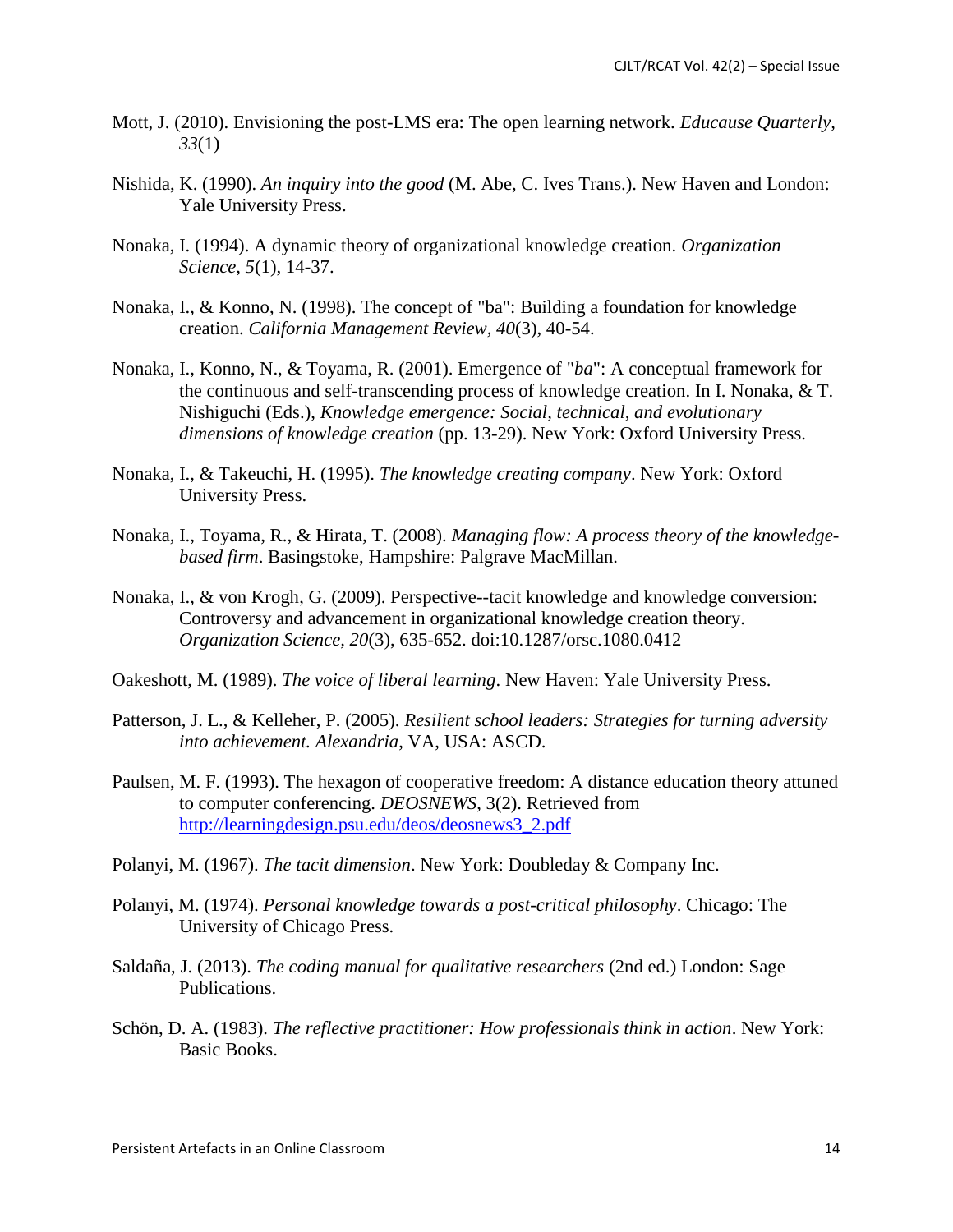- Schön, D. A. (1987). *Educating the reflective practitioner: Toward a new design for teaching and learning in the professions.* San Fransisco: Jossey-Bass.
- Schunk, D. H., & Usher, E. L. (2012). Social cognitive theory and motivation. In R. M. Ryan (Ed.), *The Oxford handbook of human motivation* (pp. 13-27). New York: Oxford University Press.
- Shimizu, H. (1995). 'Ba-principle': New logic for the real-time emergence of information. *Holonics, 5*(1), 67-79.
- Siemens, G. (2004). *Learning management systems: The wrong place to start.* Retrieved from <http://www.elearnspace.org/Articles/lms.htm>
- von Krogh, G., Takeuchi, H., Kase, K., & Cantón, C. G. (2013). Scholarship with wisdom: An introduction. In G. von Krogh, H. Takeuchi, K. Kase & C. G. Cantón (Eds.), *Towards organizational knowledge: The pioneering work of Ikujiro Nonaka* (First ed., pp. 1-14). Basingstoke Hampshire UK: Palgrave Macmillan.
- Wang, F., & Hannafin, M. J. (2005). Design-based research and technology-enhanced learning environments. *Educational Technology Research & Development, 53*(4), 5-23. doi: 10.1007/BF02504682
- Zhuo, T. (2011). Understanding online community user participation: A social influence perspective. *Internet Research, 21*(1), 67-81. doi:10.1108/10662241111104884